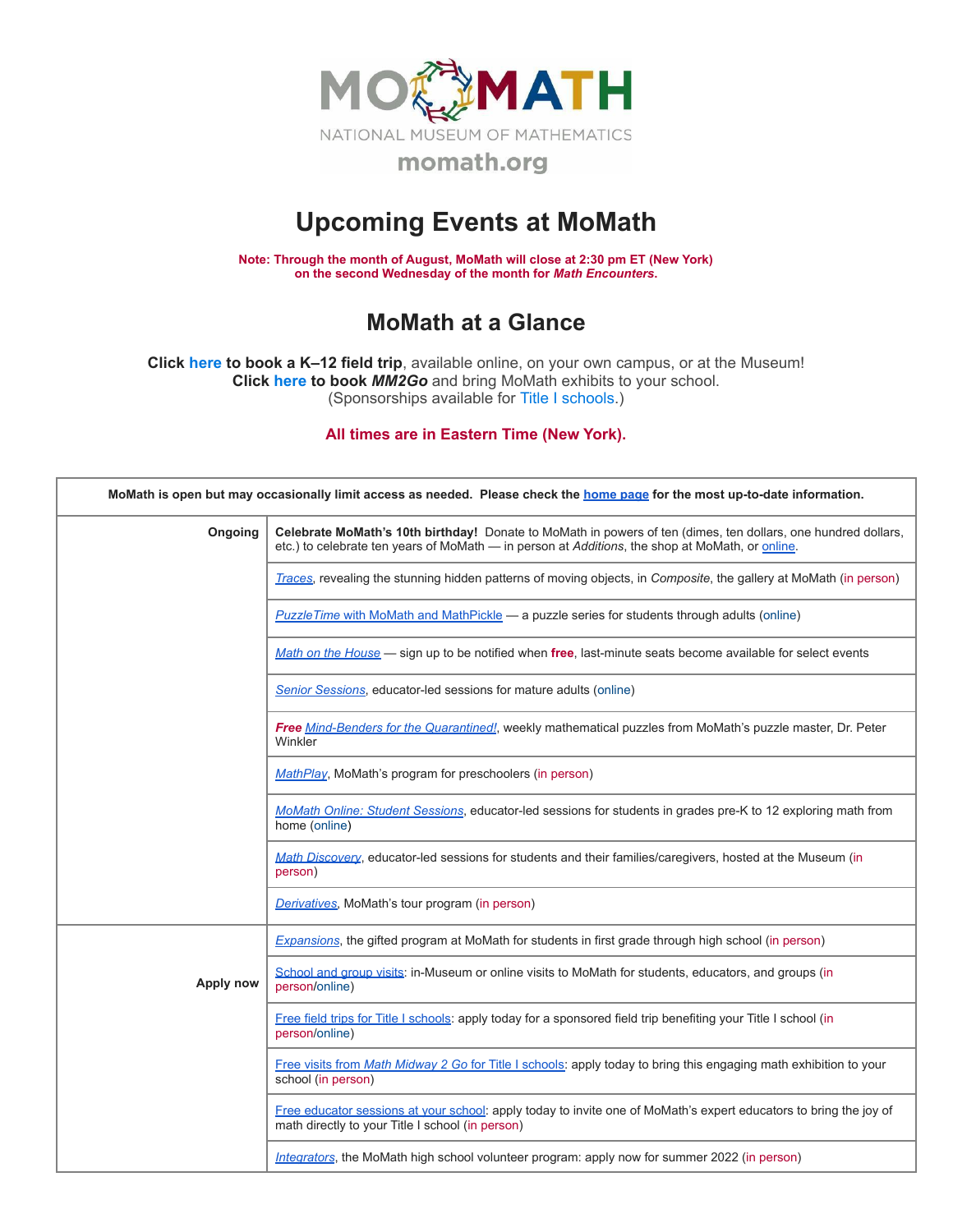| Mon, May 23 | 3:00 pm              | Student Sessions: "Prime Time" (for grades 1-3) (online)                                                                                                                                                                                                         |
|-------------|----------------------|------------------------------------------------------------------------------------------------------------------------------------------------------------------------------------------------------------------------------------------------------------------|
| Mon, May 23 | $4:15$ pm            | Math Discovery: "Tessellation Station" (for grades K-2) (in person)                                                                                                                                                                                              |
| Mon, May 23 | 7:00 pm              | Starring Math — discussion of the film Secrets of the Surface: The Mathematical Vision of Maryam Mirzakhani,<br>hosted by Steven Strogatz with filmmaker George Csicsery, math and science writer Erica Klarreich, and math<br>professor Amie Wilkinson (online) |
| Tue, May 24 | $2:00$ pm            | Senior Sessions: "Vote Counts: Packing and Cracking" (online)                                                                                                                                                                                                    |
| Tue, May 24 | $4:00$ pm            | Loving Math — stories, games, and laughter in a hilariously fun children's series (for grades K-3) (online)                                                                                                                                                      |
| Tue, May 24 | 4:30 pm              | Student Sessions: "Win like a Mathematician: SET" (for grades 5–8) (online)                                                                                                                                                                                      |
| Wed, May 25 | 4:15 pm              | Student Sessions: "Color Grids" (for grades 3-6) (online)                                                                                                                                                                                                        |
| Thu, May 26 | $3:00$ pm            | <b>Student Sessions: "Breaking Codes" (for grades 5–8) (online)</b>                                                                                                                                                                                              |
| Thu, May 26 | $4:00$ pm            | Meet a Mathematician featuring Talithia Williams; hosted by Steven Strogatz (online)                                                                                                                                                                             |
| Thu, May 26 | 6:00 pm              | Educator Workshop: "Pandemic Statistics for Students: Correcting some misconceptions related to COVID-19 and<br>vaccines" (online)                                                                                                                               |
| Fri, May 27 | $2:00$ pm            | Senior Sessions: "Math in the Corner Pocket" (online)                                                                                                                                                                                                            |
| Fri, May 27 | 3:00 pm              | Student Sessions: "Discovering Polyominoes" (for grades K-3) (online)                                                                                                                                                                                            |
| Fri, May 27 | $4:15$ pm            | Math Discovery: "Secrets of Telling Secrets" (for grades 3-6) (in person)                                                                                                                                                                                        |
| Fri, May 27 | $4:30$ pm            | <b>Folding Fridays</b> — learn to fold unique origami designs: "Butterfly Envelope" by Michel Grand (online)                                                                                                                                                     |
| Fri, May 27 | 7:00 pm              | <b>Equilibrium</b> , MoMath's adult evening of mathematical games (online)                                                                                                                                                                                       |
| Tue, May 31 | $2:00$ pm            | Senior Sessions: "Breaking Codes" (online)                                                                                                                                                                                                                       |
| Tue, May 31 | $4:00$ pm            | Loving Math - stories, games, and laughter in a hilariously fun children's series (for grades K-3) (online)                                                                                                                                                      |
| Fri, Jun 3  | $4:30$ pm            | <b>Folding Fridays</b> — learn to fold unique origami designs (online)                                                                                                                                                                                           |
| Mon, Jun 6  | 8:30 am              | 2022 Con Edison MoMathlon middle school math tournament (online)                                                                                                                                                                                                 |
| Tue, Jun 7  | $4:00$ pm            | Loving Math $-$ stories, games, and laughter in a hilariously fun children's series (for grades K-3) (online)                                                                                                                                                    |
| Wed, Jun 8  | $4:00$ pm<br>7:00 pm | <b>Free Math Encounters:</b> "Mission to Mars: human mission challenges and the math that addresses them" featuring<br>Kevin Bowman (in person/online)                                                                                                           |
| Thu, Jun 9  | $2:00$ pm            | Senior Sessions: "Vote Counts: Tower of Power" (online)                                                                                                                                                                                                          |
| Thu, Jun 9  | 6:30 pm              | Motion Exposure - Telling the Story of Movement using "Light Painting Photography" with Stephen Orlando (in<br>person)                                                                                                                                           |
| Fri, Jun 10 | 4:30 pm              | <b>Folding Fridays</b> - learn to fold unique origami designs (online)                                                                                                                                                                                           |
| Fri, Jun 10 | 6:30 pm              | Free Family Fridays: "Tetragami Tower: An evening of creative design" with Peter Hubbard (in person/online)                                                                                                                                                      |
| Sat, Jun 11 | 3:00 pm              | Free-to-members Krazy Kahoot, a fast-paced family quiz game with Steve Sherman (online)                                                                                                                                                                          |
| Mon, Jun 13 | $2:00$ pm            | Senior Sessions: "Math in Art: Tessellations I" (online)                                                                                                                                                                                                         |
| Mon, Jun 13 | $8:00$ pm            | Infinite Powers: The story of calculus featuring Steven Strogatz (in person/online)                                                                                                                                                                              |
| Tue, Jun 14 | 4:00 pm              | Loving Math - stories, games, and laughter in a hilariously fun children's series (for grades K-3) (online)                                                                                                                                                      |
| Tue, Jun 14 | 7:00 pm              | <b>QED: Pitfalls for Parents (online)</b>                                                                                                                                                                                                                        |
| Tue, Jun 14 | 7:00 pm              | <i>Probability and Intuition:</i> an exclusive, puzzle-focused dinner event (in person)                                                                                                                                                                          |
| Wed, Jun 15 | 3:30 pm              | Free Math Gym, a workout for your brain (online)                                                                                                                                                                                                                 |